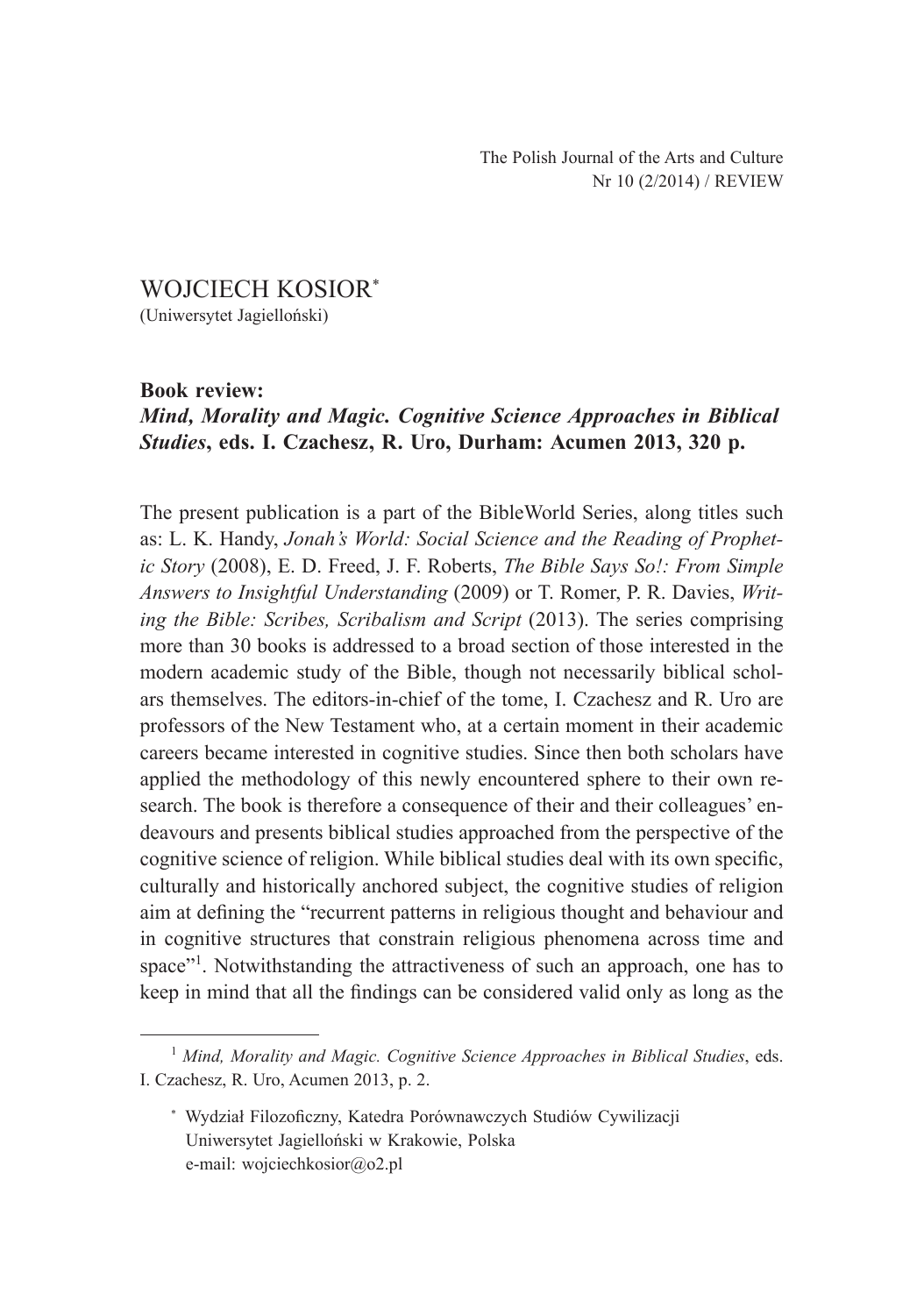main assumption holds true. In practice, the reader is presented with various, more specific problems such as the search for the cross-cultural cognitive mechanisms standing behind the development of Judaism and Christianity or the "embodied and socially embedded" nature of the human mind. The structure of the book as well as its varied content aptly reflects the condition of the cognitive sciences of religion in general, the latter being marked by a multi-disciplinary approach.

The book is therefore divided into three thematic parts: (1) Memory and the transmission of biblical traditions, (2) Ritual and magic and (3) Altruism, morality and cooperation. The first section introduces the methodological tools typical for the cognitive sciences such as neuropsychology and shows how it adds to the understanding of the existence and transmission of the religious ideas. The second unit revolves around the practical aspect of religion and focuses on the ritual as a special system, alternative to writing, which aims at facilitating the passing of traditions. Finally, the third part concerns the social context of religious transmission. These are preceded by the introduction which lays out the occurrences of the book's conception, introduces the authors, and provides the reader with a concise summary of modern trends in biblical scholarship.

The general assumption concerning the need for explanatory pluralism in the sphere of biblical studies translates into the structure of the book which groups the chapters according to various methodological perspectives. P. Luomanen (*How Religions Remember: Memory Theories in Biblical Studies and in the Cognitive Studies of Religion*) presents memory as a creative process in which one reconstructs past events and ideas. He also focuses on the contagiousness of particular concepts which translates into their spread and evolutionary success. I. Czachesz's (*Rethinking Biblical Transmission: Insight from the Cognitive Neuroscience of Memory*) contribution constitutes significant value for newcomers to the cognitive studies. The author reviews the most important neuropsychological experiments and research, explains the basic vocabulary and the principles of memory. He devotes the bulk of the space to an elaboration on the roles of scripts and other cognitive patterns in the transmission of the data and clearly shows that it is easier to adapt the data to the pattern than the other way around. R. Uro (*The Interface of Ritual and Writing in the Transmission of Early Christian Traditions*) challenges the traditional assumptions concerning the "'original form', linear growth, and *ipsissima vox*<sup>32</sup> by transferring the focal point to the social framework of

 $2$  Ibidem, p. 64.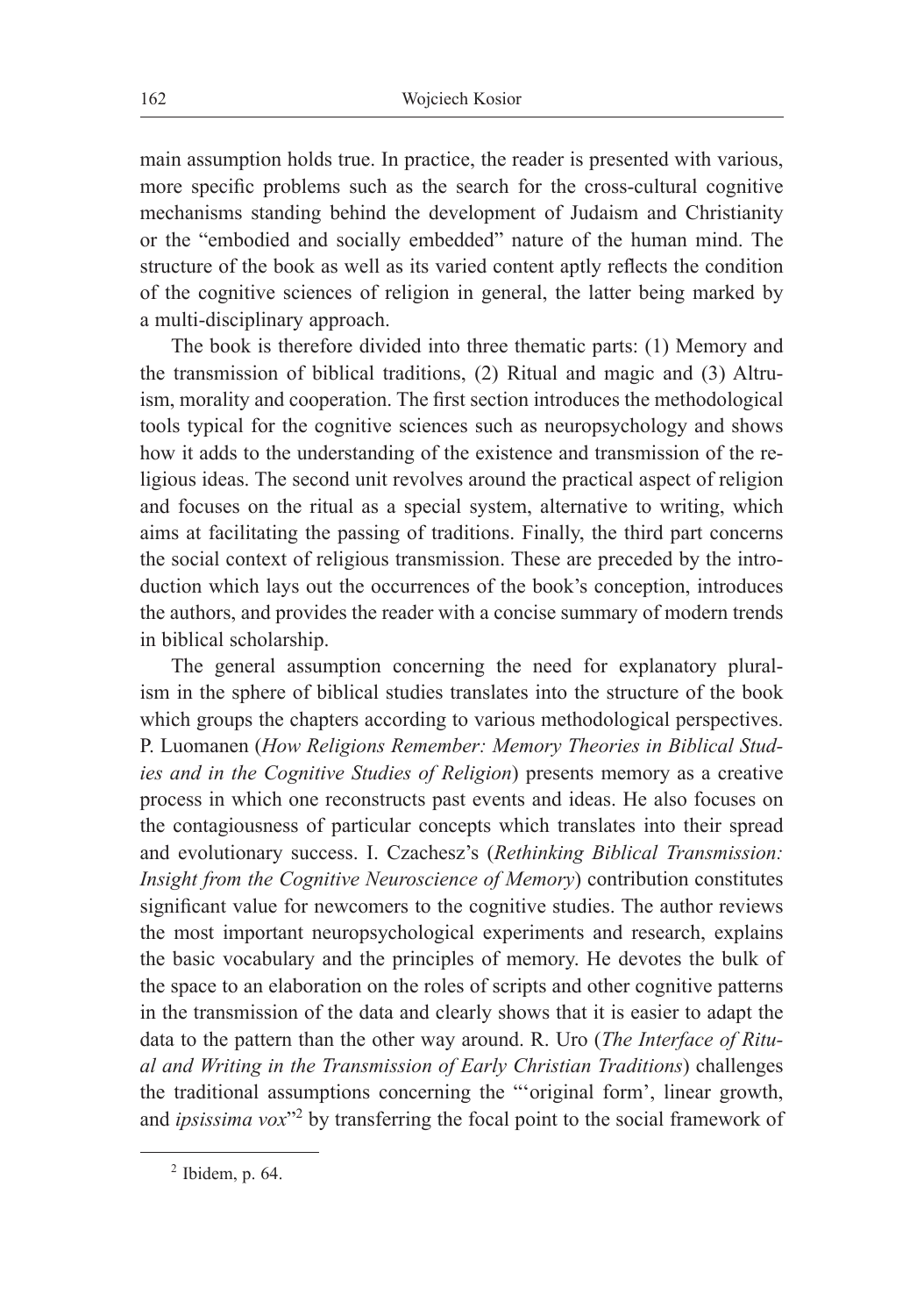memory. The author argues for the central role of the ritual as a tool for constructing memories. As a result, some of the early Christian books do not just contain ritual fragments but actually constitute them themselves. I. Czachesz and A. Lisdorf (*Computer Modeling of Cognitive Processes in Biblical Studies: The Primacy of Urban Christianity as a Test Case*) provide a neat and concise introduction to the application of computers in the study along with pointing out the limitations of this method. The next part of the paper shows how computers along with the findings of epidemiology facilitate the spread of memes in urban and rural areas. G. Levy (*"I Was El Shaddai, But Now I'm Yahweh": God Names and the Informational Dynamics of Biblical Texts*) summarises the most recent findings in the neural processing of names and stresses the special position of the latter as "they tend to strike emotionally relevant chords"3 . T. Biró (*Is Judaism Boring? On the Lack of Counterintuitive Agents in Jewish Rituals*) examines and flamboyantly explains the definition of the ritual which allows for the provocative question stated in the title of the chapter. J. Jokiranta (*Ritual System in the Qumran Movement: Frequency, Boredom, and Balance*) continues the subject of the preceding part and addresses the hypothetical community of the Qumran settlements. The scholar focuses on rituals such as purifications, sabbaths and study sessions and stresses the problem of the extended intensity of rituals and the danger of the "triviality effect<sup>24</sup>. R. Uro (*From Corpse Impurity to Relic Veneration: New Light from Cognitive and Psychological Studies*) aptly remarks that the early Christians were obsessed with death and decay and that this very inclination played an important role in differentiating them from the Jews. Moreover, the author cites the works that question the most widely held assumptions concerning the biological dangers evoked by the decomposing corpse. T. Kazen (*Empathy and Ethics: Bodily Emotion as a Basis for Moral Admonition*) bases on the theory of the emotional origins of morality and gathers the evidence that the processes of solving the ethical dilemma involve the same neural structures that are active while experiencing emotions. R. Roitto (*A Socio-Cognitive Perspective on Identity and Behavioral Norms in Ephesians*) analyses the role of the narratives in creating and consolidating the group. According to this author, stories provide the society with the rationale for its existence. J. Bulbulia, Q. Atkinson, R. Gray and S. Greenhill (*Why Do Religious Cultures Evolve Slowly? The Cultural Evolution of Cooperative Calling and the Historical Study of Religions*) furnish some relevant remarks concerning the theory

<sup>3</sup> Ibidem, p. 105.

<sup>4</sup> Ibidem, p. 153.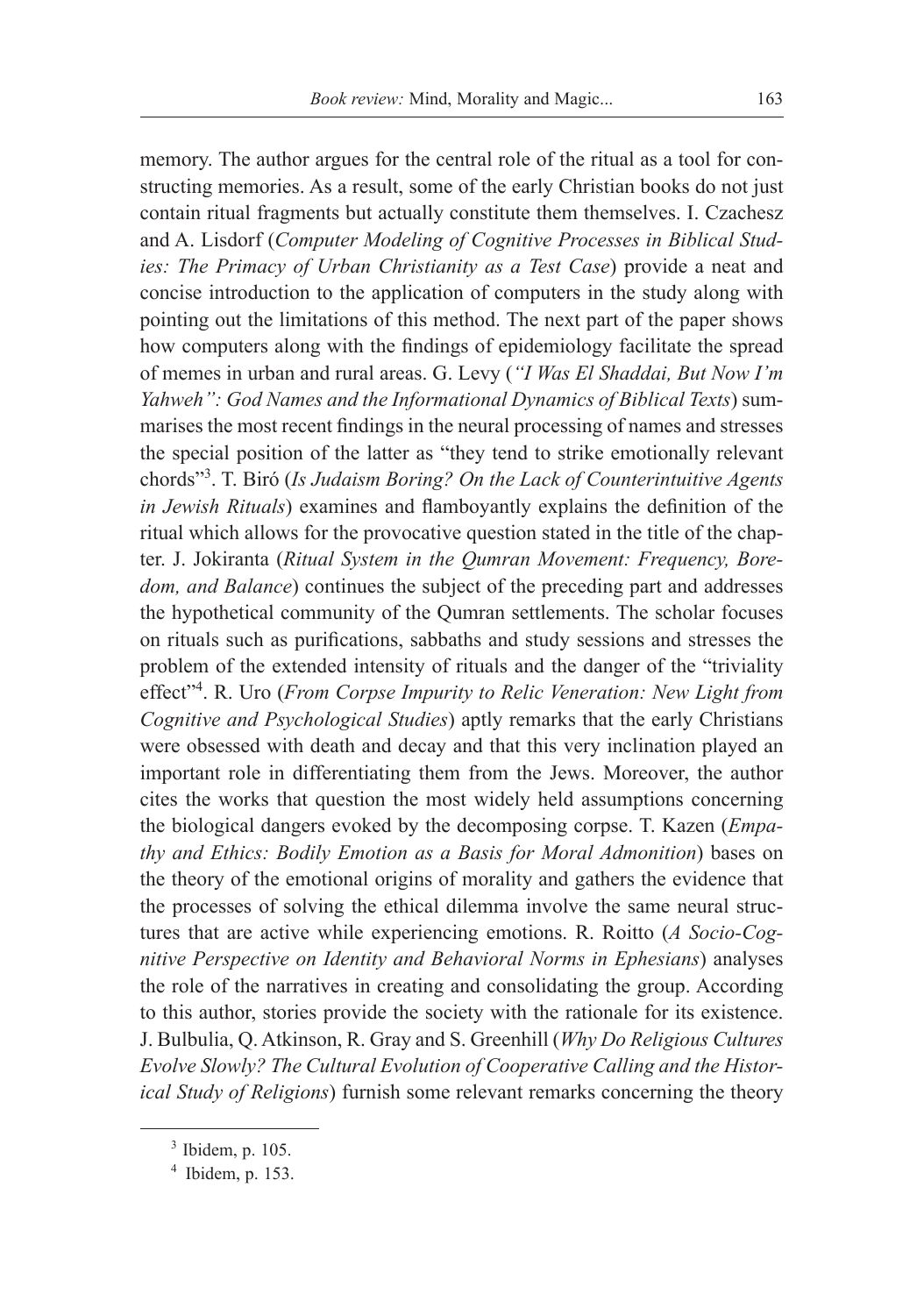of games in the context of the social exchange whereas C. Shantz (*Emotion, Cognition, and Social Change: A Consideration of Galatians 3:28*) stresses the role of the emotion of disgust in marking social and ritual differences.

To sum up, the topics addressed by the authors revolve around several clusters marked by key-words such as: memory studies, computer modelling, cognitive theories of ritual, social cognition, evolutionary psychology, biology of emotions or religious experience. However, given the broad range of the subjects covered therein, the title of the volume, containing the phrase "Biblical Studies" is in fact misleading – unfortunately for the contents which go far beyond the defined sphere and cover such problems as the socio-history of early Christianity and Judaism, the findings of epidemiology which prove extremely useful in the interpretation of the spread of particular religious ideas or the science of evolution which helps to explain the "reproductive success" of certain concepts. While this might be a nice surprise for some readers, all those interested in particular topics covered by the book might simply miss it on the bookshelves. In addition, there are some minor editorial errors most probably resulting from neglected revision: repetitions ("instead" on p. 98), inappropriate language register (p. 99, where the author suggests that the biblical scholars should be "less uptight") or mistakes triggered by the alternate use of RTL and LTR text (p. 116 containing table 7.2 with confused examples of digital and hybrid numerals). Yet, apart from these mistakes and slightly mismatched title the editorial side of the book leaves no reservations.

The editors explicitly define the purpose of their work: "our foremost goal is to convince the reader of the importance, validity, and necessity of asking the kinds of questions we are asking, which is even more important than persuading the reader of the truth of the particular answers to those questions offered by the contributors to this volume"5 . In sum then, whatever the drawbacks, the main purpose has definitely been executed. In fact, whatever the specialisation of the reader there are at least several important lessons to take away. First, every name is meaningful. The importance of the biblical onomastics has been acknowledged not only by the Talmudic rabbis but by scholars as well, yet the findings delivered by the neurosciences provide additional significance. Secondly, the book presents the concept of minimal counter-intuitiveness opposed to boredom as an extremely important factor in consolidating the memory trace and *per extenso* – in transmitting it throughout the generations. As one of the authors puts it: "minimally violated ontologies are attention-grabbing and, consequently, highly memorable and readily trans-

 $<sup>5</sup>$  Ibidem, p. 14.</sup>